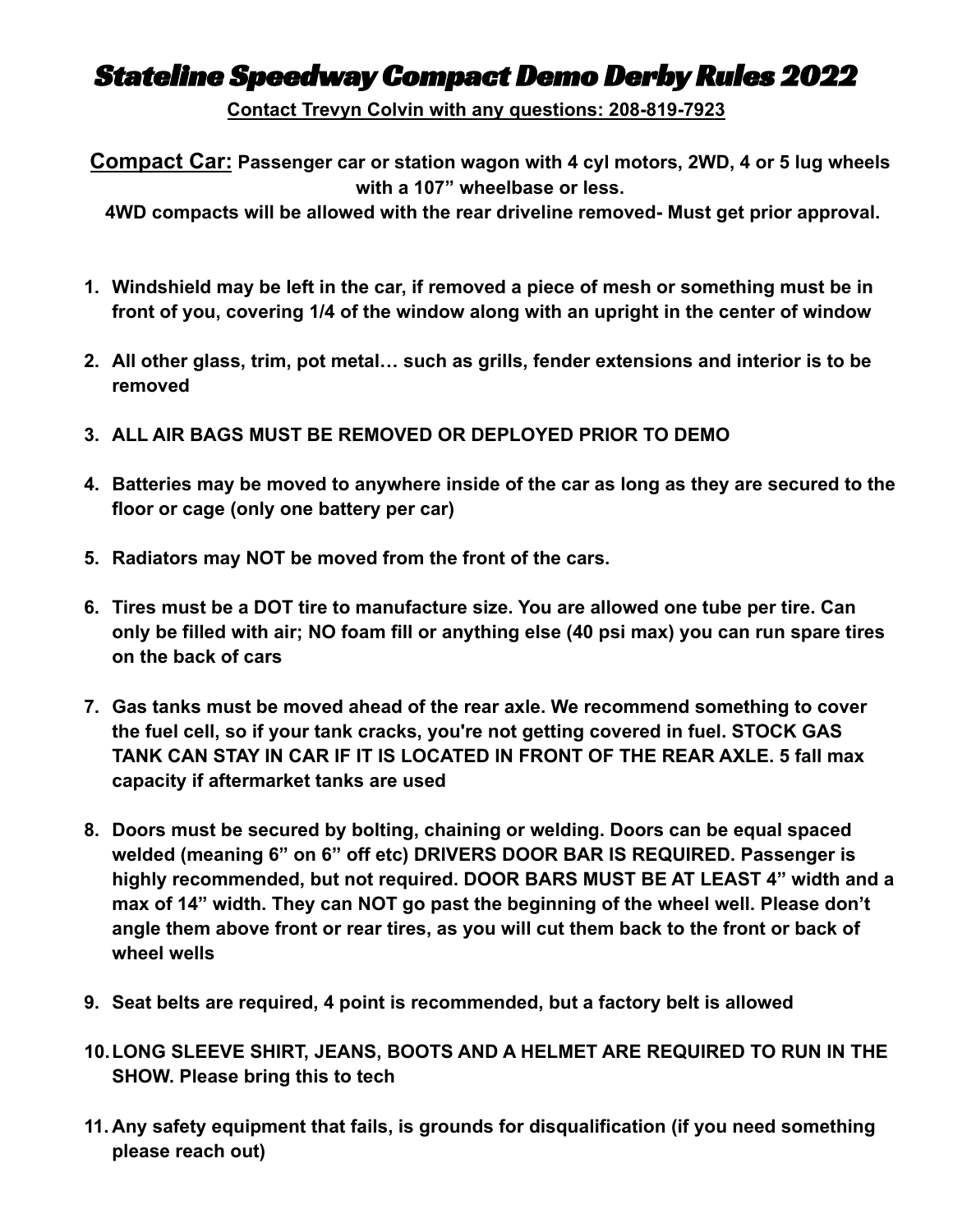- **12.Dashes may be left in the compacts. DASH BARS ARE OPTIONAL, BUT I RECOMMEND SOMETHING ATTACHING THE A PILLARS TOGETHER**
- **13.No metal or reinforcing cars may be added other than what the rules specifically say**
- **14.Trailer hitches and other support framework that isn't a factory option must be removed; no lift kits etc. RECOMMEND COVERING SUNROOFS, but if you're a big person, like I am, I understand that being the easier way in and out of cars**
- **15.A T-BAR IS REQUIRED, A VERTICAL BAR BEHIND THE DRIVER'S SEAT AND A SIDE TO SIDE BAR IS ALSO REQUIRED BEHIND THE DRIVER'S SEAT. A min of 2.5 x 2.5 box tube 1/4" thick or equal round stock pipe for these bars, please, it is for your safety. You can attach a 8x8 plate on each end to put bolts through to attach to the car (if you have any questions on how to put a T bar in, please call or text me, I will help you in any way I can) no front or rear kickers off your cage**
- **16.Chains holding trunk to rear bumper or hood to front bumper must be vertically ran no crossing them in a X**
- **17.You can have 2 & 3/4" all threads in the 4 corners of the car. The hood may have 6 points of contact holding it down, bolts or chains only (this is including the 2 front all threads that can connect to the frame).The trunk can have 6 points of contact as well but can have 2x1/8x6" long flat strap welded as a point of contact. The all threads can have a 3" washer on the bottom of a body bolt if you run it through a factory hole or can have 3" of weld holding it to the subframe. Only a 4" washer on the hood max**
- **18.Numbers must be 18" tall and visible from a distance, as the scoring tower is at the top of grandstands. I don't wanna see anyone timed out because they can't see your numbers. Please help them out**
- **19.Cars must have working brakes. Brakes will be checked. No speed equipment and no exotic fuels**
- **20.Cars may have a fire extinguisher in the car with them that is within reach of the driver**
- **21.Any 4 cyl car with factory motor mounts, with the motor in factory location. No reinforcing motor mounts or anything in the engine bay**
- **22.BUMPERS NO LOADED OR EXCESSIVE BUMPERS. Each car is allowed factory brackets or shocks. Factory with the car you are running. No stretching or relocating where they mount. BUMPERS CAN BE WELDED ON WITH NO ADDED METAL. SQUARE TUBE BUMPERS WILL BE ALLOWED ON THE FRONT AND REAR OF CAR; NO WIDER THAN BODY OF CAR (4x4x1/4" box tube max) ends must be left open for inspection.**